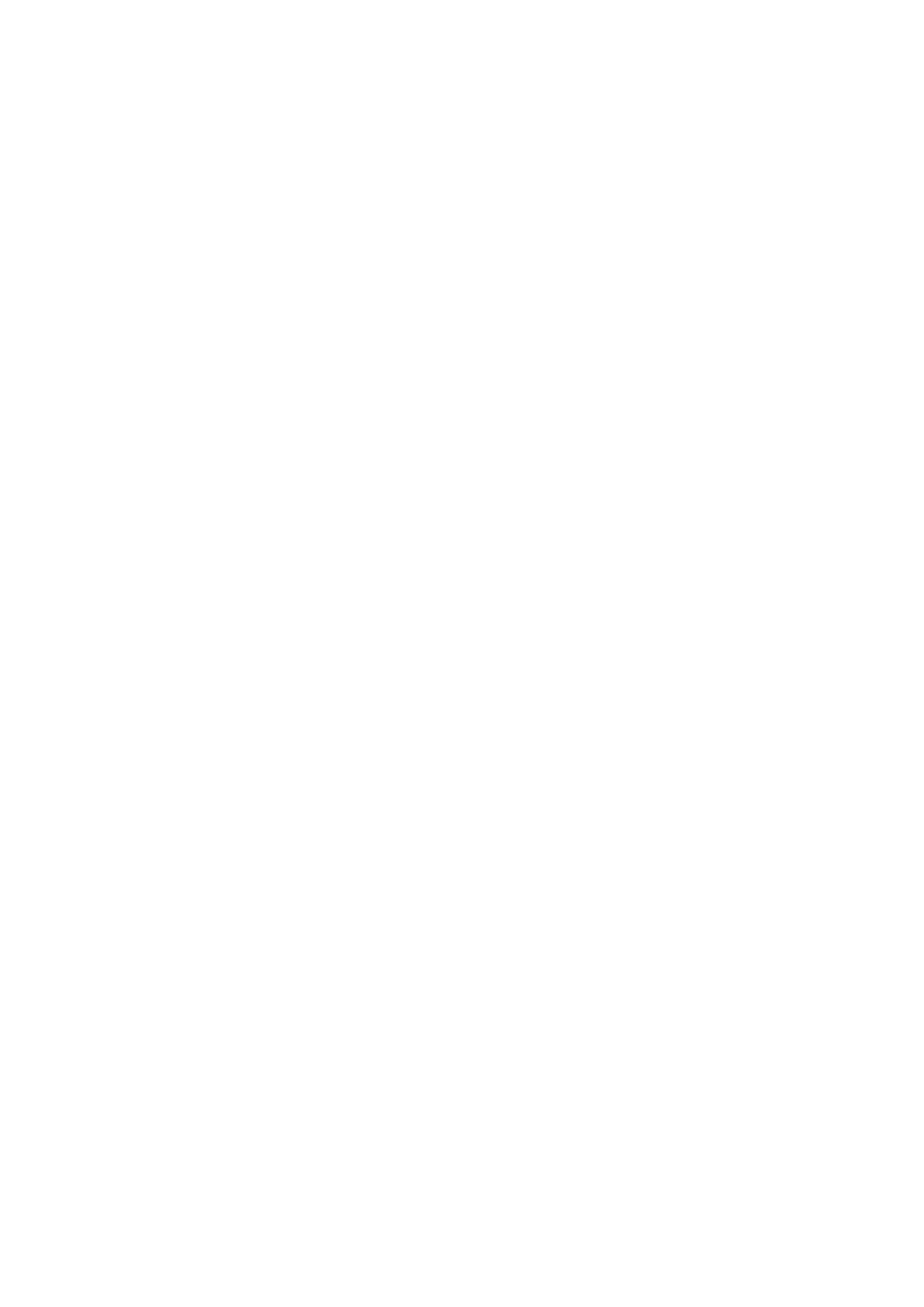*I certify that this public bill, which originated in the Legislative Assembly, has finally passed the Legislative Council and the Legislative Assembly of New South Wales.*

> *Clerk of the Legislative Assembly. Legislative Assembly, Sydney, , 2012*



New South Wales

# **Crimes Amendment (Reckless Infliction of Harm) Bill 2012**

Act No , 2012

An Act to amend the *Crimes Act 1900* with respect to offences involving the reckless infliction of harm.

*I have examined this bill and find it to correspond in all respects with the bill as finally passed by both Houses.*

*Assistant Speaker of the Legislative Assembly.*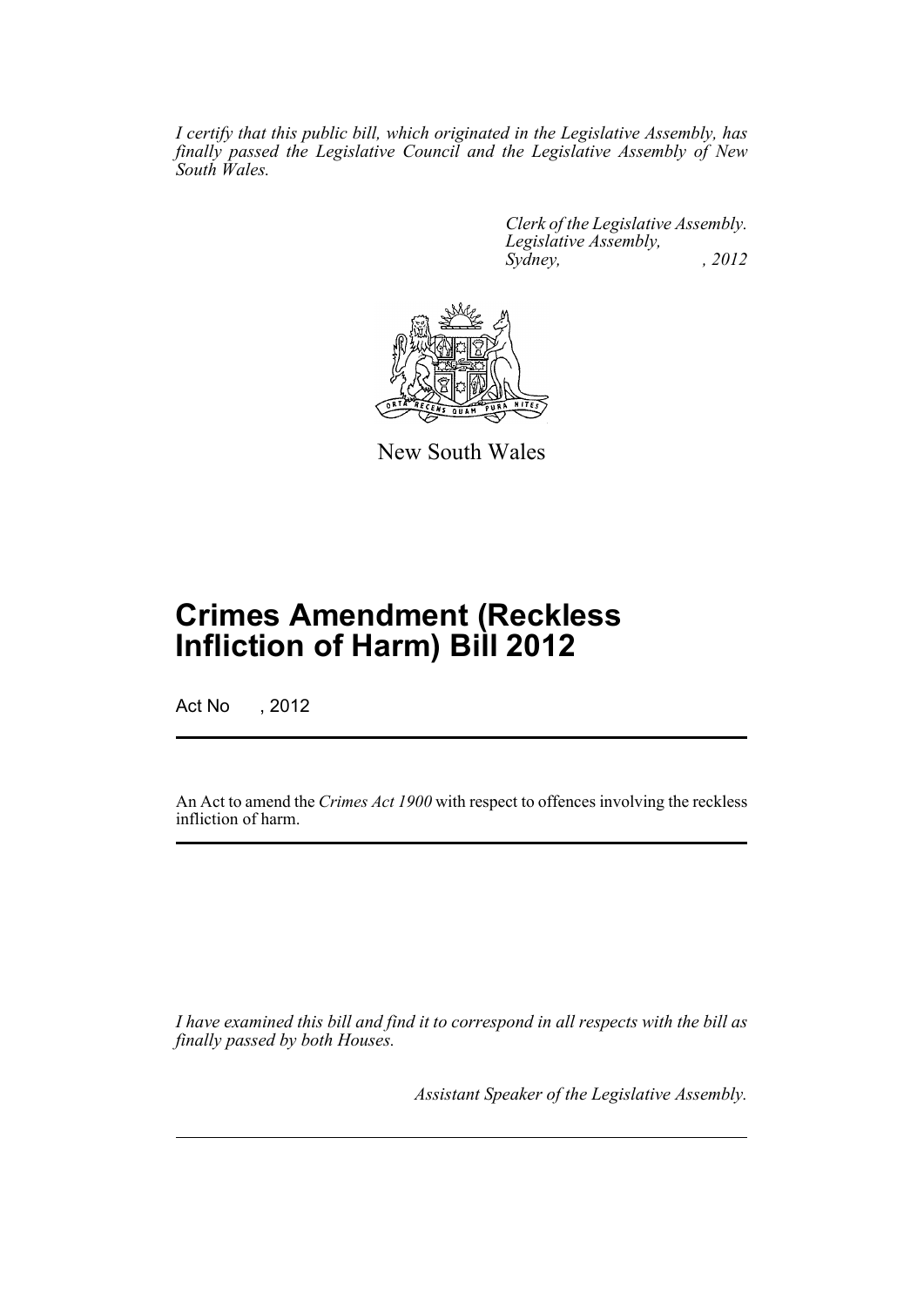## <span id="page-3-0"></span>**The Legislature of New South Wales enacts:**

#### **1 Name of Act**

This Act is the *Crimes Amendment (Reckless Infliction of Harm) Act 2012*.

### <span id="page-3-1"></span>**2 Commencement**

This Act commences on the date of assent to this Act.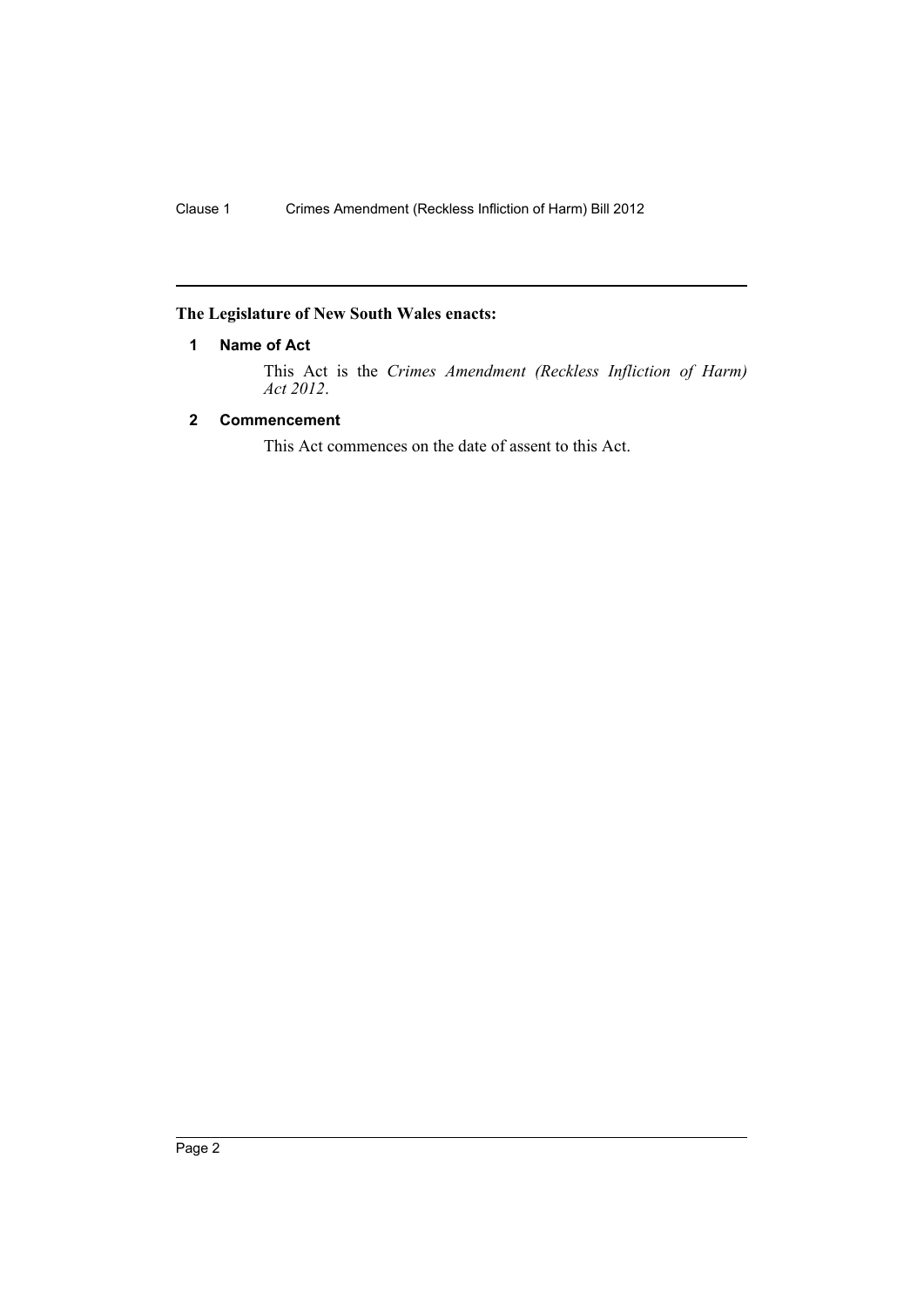Crimes Amendment (Reckless Infliction of Harm) Bill 2012

Amendment of Crimes Act 1900 No 40 Schedule 1

## <span id="page-4-0"></span>**Schedule 1 Amendment of Crimes Act 1900 No 40**

#### **[1] Section 35 Reckless grievous bodily harm or wounding**

Omit section 35 (1)–(4). Insert instead:

### (1) **Reckless grievous bodily harm—in company**

A person who, in the company of another person or persons:

- (a) causes grievous bodily harm to any person, and
- (b) is reckless as to causing actual bodily harm to that or any other person,

is guilty of an offence.

Maximum penalty: Imprisonment for 14 years.

#### (2) **Reckless grievous bodily harm**

A person who:

- (a) causes grievous bodily harm to any person, and
- (b) is reckless as to causing actual bodily harm to that or any other person,

is guilty of an offence.

Maximum penalty: Imprisonment for 10 years.

### (3) **Reckless wounding—in company**

A person who, in the company of another person or persons:

- (a) wounds any person, and
- (b) is reckless as to causing actual bodily harm to that or any other person,

is guilty of an offence.

Maximum penalty: Imprisonment for 10 years.

#### (4) **Reckless wounding**

A person who:

- (a) wounds any person, and
- (b) is reckless as to causing actual bodily harm to that or any other person,

is guilty of an offence.

Maximum penalty: Imprisonment for 7 years.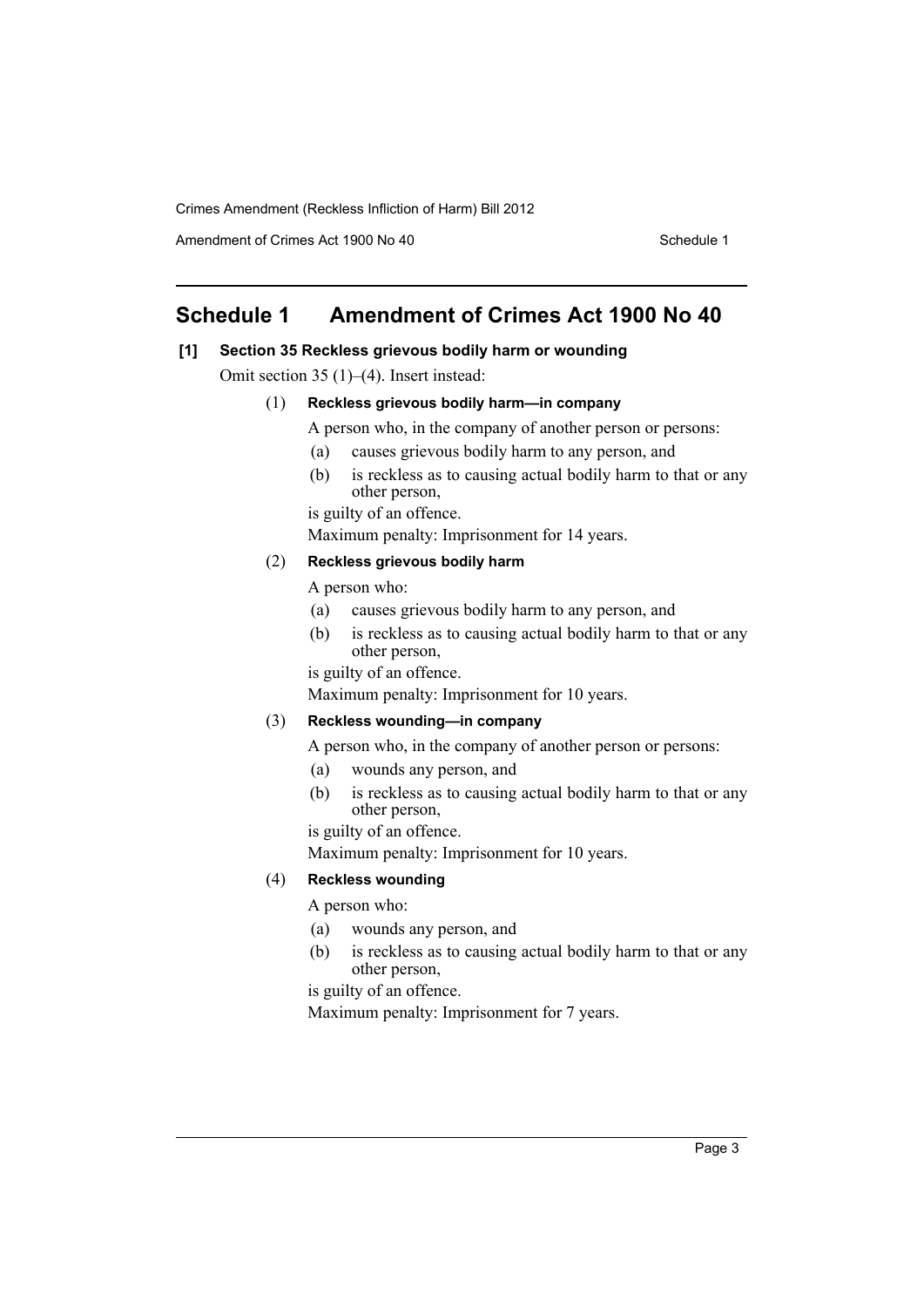Crimes Amendment (Reckless Infliction of Harm) Bill 2012

Schedule 1 Amendment of Crimes Act 1900 No 40

#### **[2] Section 60 Assault and other actions against police officers**

Omit section 60 (3) and (3A). Insert instead:

- (3) A person who by any means:
	- (a) wounds or causes grievous bodily harm to a police officer while in the execution of the officer's duty, and
	- (b) is reckless as to causing actual bodily harm to that officer or any other person,

is liable to imprisonment for 12 years.

- (3A) A person who by any means during a public disorder:
	- (a) wounds or causes grievous bodily harm to a police officer while in the execution of the officer's duty, and
	- (b) is reckless as to causing actual bodily harm to that officer or any other person,
	- is liable to imprisonment for 14 years.

#### **[3] Section 60A Assault and other actions against law enforcement officers (other than police officers)**

Omit section 60A (3). Insert instead:

- (3) A person who by any means:
	- (a) wounds or causes grievous bodily harm to a law enforcement officer (other than a police officer) while in the execution of the officer's duty, and
	- (b) is reckless as to causing actual bodily harm to that officer or any other person,

is liable to imprisonment for 12 years.

#### **[4] Section 60E Assaults etc at schools**

Omit section 60E (3). Insert instead:

- (3) A person who by any means:
	- (a) wounds or causes grievous bodily harm to a school student or member of staff of a school while the student or member of staff is attending a school, and
	- (b) is reckless as to causing actual bodily harm to that student or member of staff or any other person,

is liable to imprisonment for 12 years.